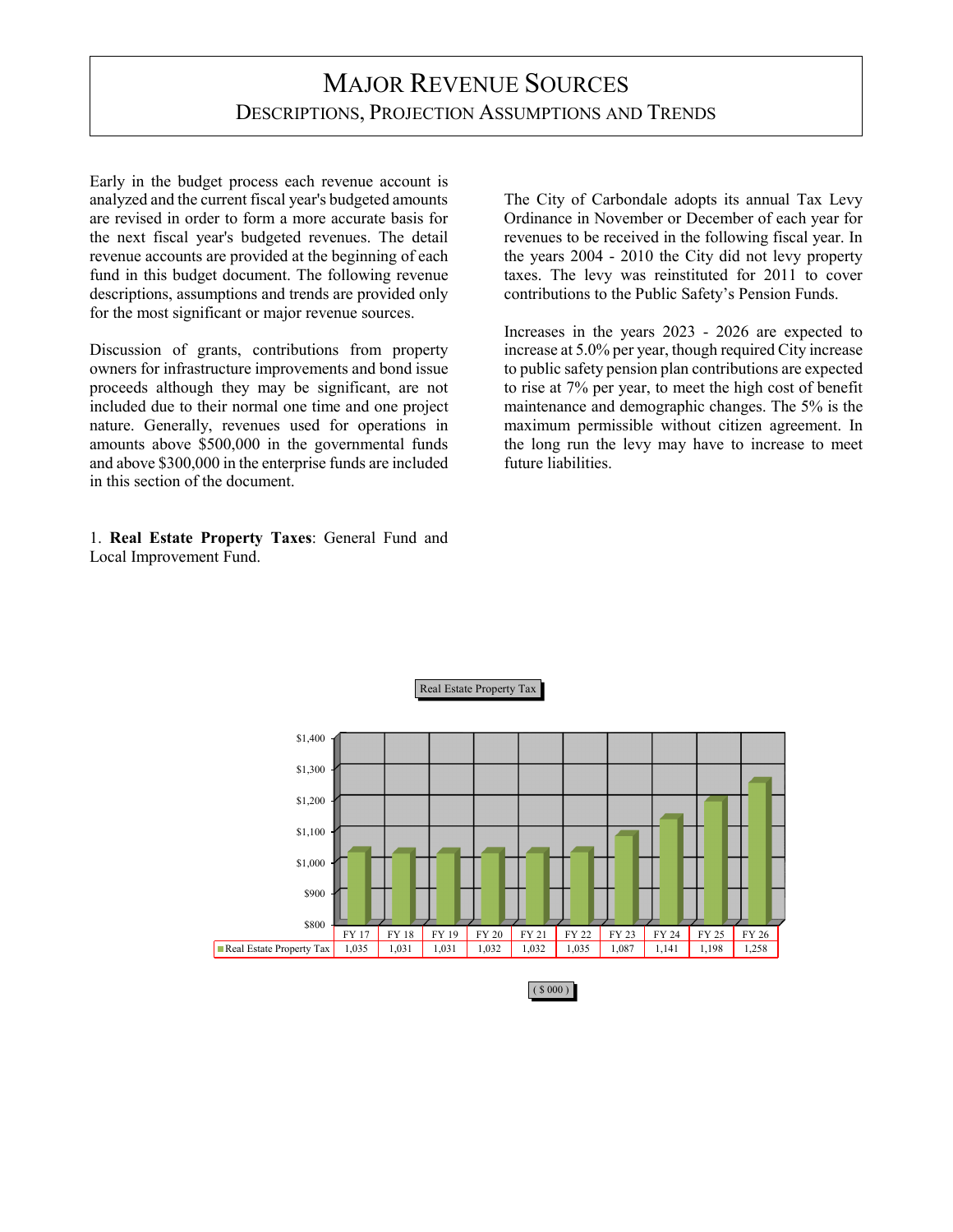| <b>Real Estate Property Taxes</b>            | Actual<br>FY 2017          | Actual<br><b>FY 2018</b>    | Actual<br><b>FY 2019</b>           | Actual<br><b>FY 2020</b> | <b>Estimated</b><br>Actual<br><b>FY 2021</b> |
|----------------------------------------------|----------------------------|-----------------------------|------------------------------------|--------------------------|----------------------------------------------|
| <b>Revenue Amount</b>                        | 1,034,887                  | 1,031,245                   | 1,031,423                          | 1,031,929                | 1,031,756                                    |
| <b>S</b> Increase (Decrease) from Prior Year | $-0-$                      | (3,642)                     | 178                                | 506                      | (173)                                        |
| % Increase (Decrease) from Prior Year        | $0.0\%$                    | $(0.4\%)$                   | $0.0\%$                            | $0.0\%$                  | $0.0\%$                                      |
|                                              | <b>Budgeted</b><br>FY 2022 | Projected<br><b>FY 2023</b> | <b>Projected</b><br><b>FY 2024</b> | Projected<br>FY 2025     | Projected<br>FY 2026                         |
| <b>Revenue Amount</b>                        | 1,035,289                  | 1,087,053                   | 1,141,406                          | 1,198,476                | 1,258,400                                    |
| \$ Increase (Decrease) from Prior Year       | 3,533                      | 51,764                      | 54,353                             | 57,070                   | 59,924                                       |
| % Increase (Decrease) from Prior Year        | $0.3\%$                    | $5.0\%$                     | $5.0\%$                            | $5.0\%$                  | $5.0\%$                                      |

2. **Home Rule Sales Tax**: Beginning July 1, 2015 the Home Rule Sales Tax increased to 2.5 percent of gross retail sales of tangible personal property, excluding vehicles, which require a title and registration.

The State of Illinois Constitution allows cities with a population of more than 25,000, or if less may elect by referendum, to become a home rule unit. The City's home rule sales tax became effective on September 1, 1992. The Illinois Department of Revenue administers the tax. The tax revenue is remitted to the City during the third month after the month in which the retail sale is made.

During FY 1999, the City Council approved an additional ¼ percent Home Rule Sales Tax which became effective on July 1, 1999. This increase is passed through to the Carbondale Community High School District #165 for the abatement of a major portion of the property tax levy principal and interest related to a bond issue for financing the development of a new four-year high school facility.

During FY 2006 the City entered into an agreement with Southern Illinois University that annexed approximately 2,700 acres which included the SIU Main Campus and the University Farms area. The area annexed included several retail establishments that will provide new Home-Rule and Municipal Sales Tax Revenues to the City.

During FY 2008, the City Council approved an increase of an additional ½ percent Home Rule Sales Tax which became effective January 1, 2008. Of this increase,  $\frac{1}{4}$ percent is designated to pass through to Southern Illinois University in an amount not to exceed one million dollars annually over a period of twenty years. These funds will be used to assist the University in the

payment of costs associated with the Saluki Way project. The remaining portion of the ½ percent Home Rule Sales Tax increase will be retained by the City of Carbondale to be used in funding General Fund operations.

During FY 2010, the City again approved an additional increase of ½ percent becoming effective July 1, 2010, bringing the Home Rule Sales Tax rate to 2 percent. The increased revenue will be used in part, to pay debt service on a General Obligation Bond used to finance the construction of a new Police facility.

During FY 2014, the City approved an additional increase of ¼ percent becoming effective July, 1, 2014, and again in July 1, 2015, bringing the Home Rule Sales Tax rate to 2.5 percent. The increased revenue will be used to offset operating expense increases and will help to fund General Fund operations.

In July of 2017, the state of Illinois began collecting a 2.0% handling fee on Home Rule Sales Tax collections, this fee was reduced to 1.5% in July of 2018 and remains in place today.

Covid-19 losses in FY 2021 were offset by transferring the ⅛ percent of the home rule tax that had been transferred to the Local Improvement Fund in the General Fund. FY 2022/2023 revenues reflect the reversal of that transfer. FY 2024 and future projected revenues are estimated to return to pre-pandemic levels and remain flat with inflationary increases offset by decreased purchasing.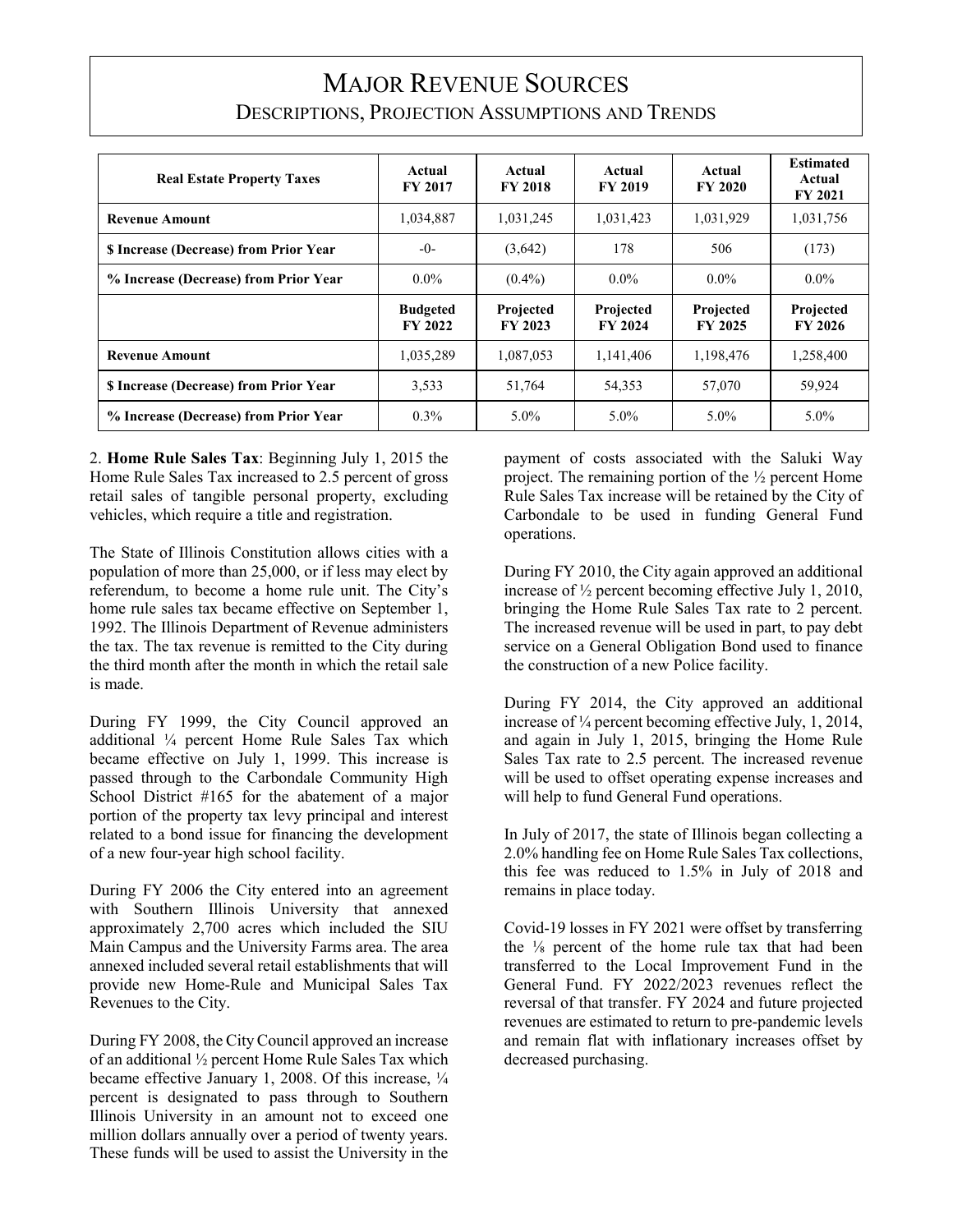

| <b>Home Rule Sales Tax</b>                    | Actual<br><b>FY 2017</b>   | Actual<br><b>FY 2018</b>    | Actual<br><b>FY 2019</b>    | Actual<br><b>FY 2020</b> | <b>Estimated</b><br>Actual<br>FY 2021 |
|-----------------------------------------------|----------------------------|-----------------------------|-----------------------------|--------------------------|---------------------------------------|
| <b>Revenue Amount</b>                         | 9,531,430                  | 9,052,415                   | 8,859,228                   | 8,470,723                | 8,725,256                             |
| <b>\$</b> Increase (Decrease) from Prior Year | (264, 298)                 | (479, 015)                  | (193, 187)                  | (388, 505)               | 254,533                               |
| % Increase (Decrease) from Prior Year         | $(2.7\%)$                  | $(5.0\%)$                   | $(2.1\%)$                   | $(4.4\%)$                | $3.0\%$                               |
|                                               | <b>Budgeted</b><br>FY 2022 | Projected<br><b>FY 2023</b> | Projected<br><b>FY 2024</b> | Projected<br>FY 2025     | Projected<br>FY 2026                  |
| <b>Revenue Amount</b>                         | 8,325,206                  | 8,168,090                   | 8,790,696                   | 8,856,626                | 8,923,050                             |
| <b>\$</b> Increase (Decrease) from Prior Year | (400, 050)                 | (157, 116)                  | 622,606                     | 65,930                   | 66,424                                |
| % Increase (Decrease) from Prior Year         | $(4.6\%)$                  | $(1.9\%)$                   | 7.6%                        | $0.7\%$                  | $0.7\%$                               |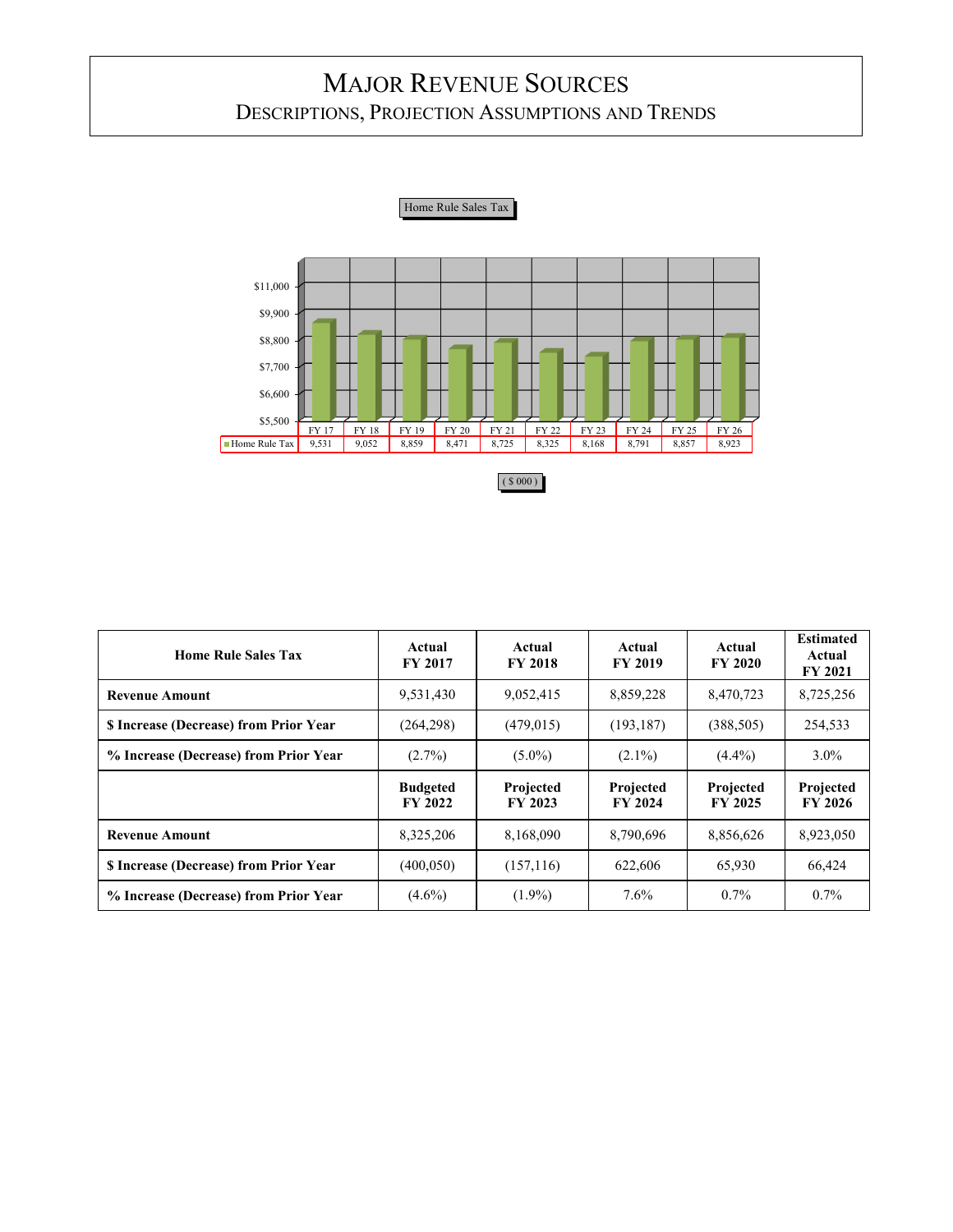3. **Sales Tax**: General Fund, 1 percent tax with the same taxable basis as the 1 percent Home Rule Sales Tax plus licensed vehicles.

The economic downturn in fiscal year 2021 and estimated through fiscal year 2023 is a result of the Covid-19 pandemic. Sales tax returns are estimated to return to pre-pandemic levels during fiscal year 2024 and have slight increases afterward. Periods of

declining enrollment and employment at SIU continue to be of concern, but appear to be improving.



| <b>Sales Tax</b>                              | Actual<br><b>FY 2017</b>          | Actual<br><b>FY 2018</b> | Actual<br><b>FY 2019</b>    | Actual<br><b>FY 2020</b>    | <b>Estimated</b><br>Actual<br><b>FY 2021</b> |
|-----------------------------------------------|-----------------------------------|--------------------------|-----------------------------|-----------------------------|----------------------------------------------|
| <b>Revenue Amount</b>                         | 5,813,304                         | 5,695,609                | 5,561,309                   | 5,469,656                   | 5,429,272                                    |
| <b>\$</b> Increase (Decrease) from Prior Year | (231, 424)                        | (117,695)                | (134,300)                   | (91,653)                    | (40, 384)                                    |
| % Increase (Decrease) from Prior Year         | $(3.8\%)$                         | $(2.0\%)$                | $(2.4\%)$                   | $(1.6\%)$                   | $(0.7\%)$                                    |
|                                               | <b>Budgeted</b><br><b>FY 2022</b> | Projected<br>FY 2023     | Projected<br><b>FY 2024</b> | Projected<br><b>FY 2025</b> | Projected<br>FY 2026                         |
|                                               |                                   |                          |                             |                             |                                              |
| <b>Revenue Amount</b>                         | 5,247,272                         | 5,176,991                | 5,456,418                   | 5,483,700                   | 5,511,119                                    |
| <b>\$</b> Increase (Decrease) from Prior Year | (182,000)                         | (70, 281)                | 279,427                     | 27,282                      | 27,419                                       |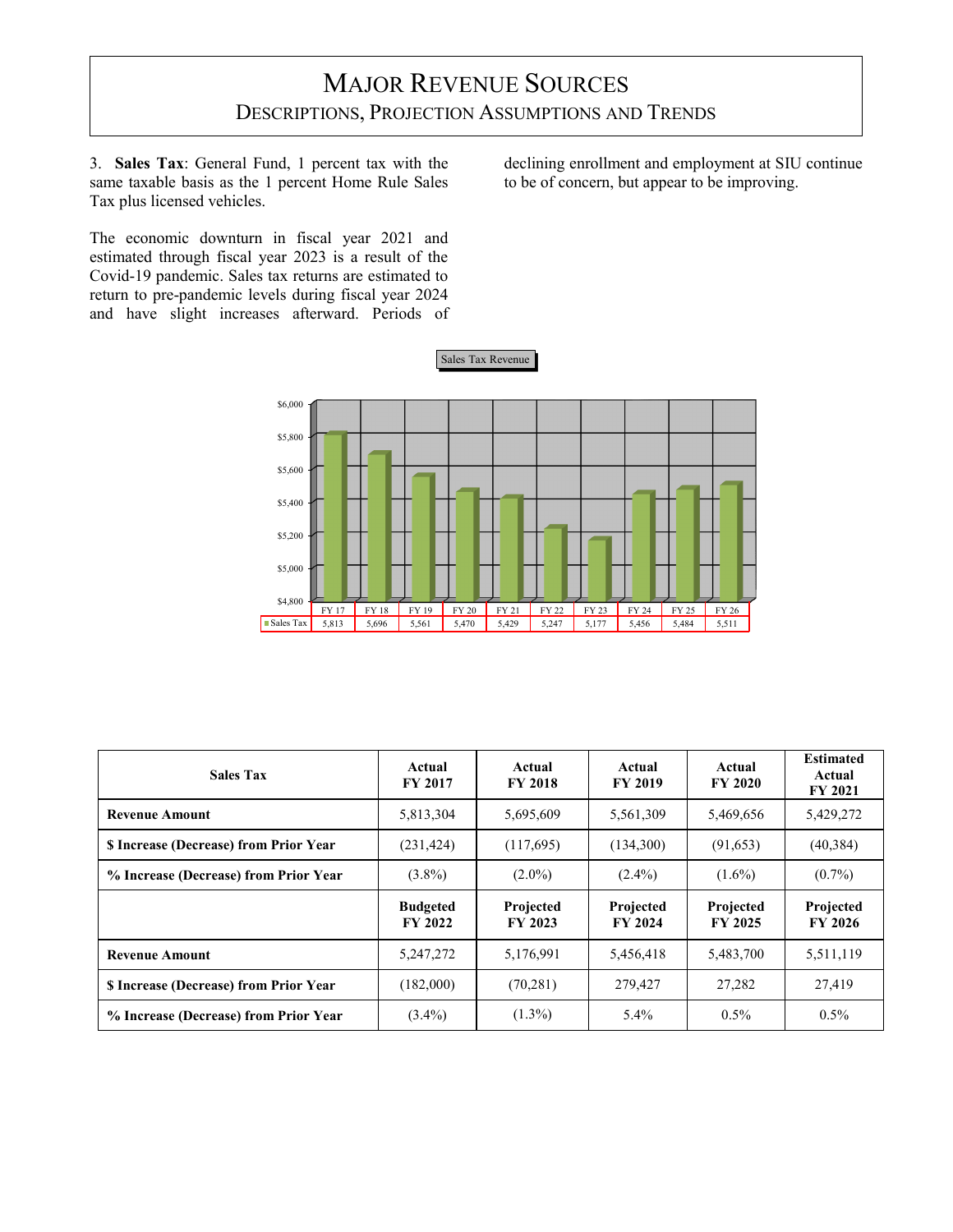4. **Simplified Telecommunications Tax**: General Fund, 5.75 percent Gross Receipts Tax.

In March 1993, the City adopted an ordinance which applies a utility tax to users of cellular telephones and transmissions of messages by magnetic and fiber optic methods.

On January 1, 2003, the City adopted the State of Illinois' "Simplified Tax". This new method of taxation on telecommunications is no longer administered and collected by the City, but by the State of Illinois and passed thru to the City. The new Simplified Tax collects taxes on all telephone revenue generated for long distance calls both in and out of State at a rate of

5.75 percent. The City's prior Utility Tax was only charged on intra state call revenues at a rate of 5 percent.

Losses in FY 2021 and FY 2022 are estimated as the result of the Covid-19 pandemic as university students stayed away from campus as classes were held on a remote basis. We anticipate lower levels of revenues for the future as we expect cell phone plans to remain based on the permanent home region of future students. Future year increases are based on anticipated inflationary increases in cell phone plan costs.



| <b>Simplified Telecommunications Tax</b>      | Actual<br><b>FY 2017</b>          | Actual<br><b>FY 2018</b> | Actual<br><b>FY 2019</b>    | Actual<br><b>FY 2020</b>    | <b>Estimated</b><br>Actual<br><b>FY 2021</b> |
|-----------------------------------------------|-----------------------------------|--------------------------|-----------------------------|-----------------------------|----------------------------------------------|
| <b>Revenue Amount</b>                         | 469,886                           | 416,545                  | 398,298                     | 359,714                     | 337,804                                      |
| <b>\$</b> Increase (Decrease) from Prior Year | (71,982)                          | (53,341)                 | (18,247)                    | (38, 584)                   | (21,910)                                     |
| % Increase (Decrease) from Prior Year         | $(13.3\%)$                        | $(11.4\%)$               | $(4.4\%)$                   | $(9.7\%)$                   | $(6.1\%)$                                    |
|                                               | <b>Budgeted</b><br><b>FY 2022</b> | Projected<br>FY 2023     | Projected<br><b>FY 2024</b> | Projected<br><b>FY 2025</b> | Projected<br>FY 2026                         |
| <b>Revenue Amount</b>                         | 329,360                           | 335,947                  | 342,666                     | 349.519                     | 356,510                                      |
| <b>S</b> Increase (Decrease) from Prior Year  | (8, 444)                          | 6,587                    | 6,719                       | 6,853                       | 6,991                                        |
| % Increase (Decrease) from Prior Year         | $(2.5\%)$                         | $2.0\%$                  | $2.0\%$                     | $2.0\%$                     | $2.0\%$                                      |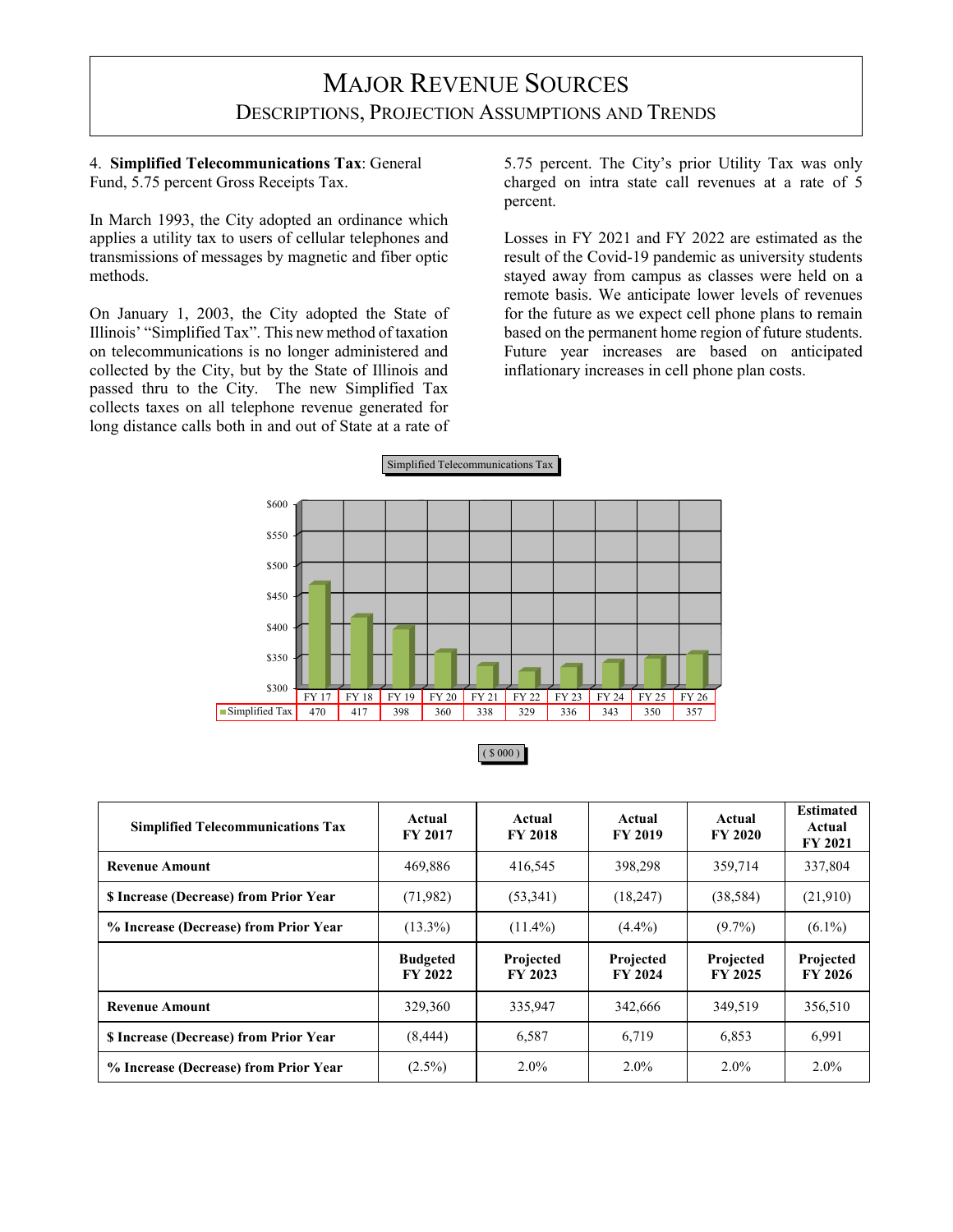5. **Electric Utility Tax**: General Fund. The tax is based on kilowatt-hours (KWH) multiplied by per KWH rates at tiered consumption levels.

The revenue from this tax is generally affected by weather conditions as well as the number of days of high heat. An 8.0 percent drop in 2021 is a result of the pandemic and the associated reduction in activity with

quarantine restrictions. The future is uncertain and was left flat with minimal changes in usage expected. With work/schooling from home possibly becoming more widespread the outlook for this revenue source is unknown.



| <b>Electric Utility Tax Revenue</b>           | Actual<br><b>FY 2017</b>   | Actual<br><b>FY 2018</b>    | Actual<br><b>FY 2019</b>    | Actual<br><b>FY 2020</b> | <b>Estimated</b><br>Actual<br>FY 2021 |
|-----------------------------------------------|----------------------------|-----------------------------|-----------------------------|--------------------------|---------------------------------------|
| <b>Revenue Amount</b>                         | 1,069,579                  | 1,066,493                   | 1,072,234                   | 1,022,301                | 940,517                               |
| <b>\$</b> Increase (Decrease) from Prior Year | (9,823)                    | (3,086)                     | 5,741                       | (49, 933)                | (81, 784)                             |
| % Increase (Decrease) from Prior Year         | $(0.9\%)$                  | $(0.3\%)$                   | $0.5\%$                     | $(4.7\%)$                | $(8.0\%)$                             |
|                                               | <b>Budgeted</b><br>FY 2022 | Projected<br><b>FY 2023</b> | Projected<br><b>FY 2024</b> | Projected<br>FY 2025     | Projected<br><b>FY 2026</b>           |
| <b>Revenue Amount</b>                         | 917,004                    | 917,004                     | 917,004                     | 917,004                  | 917,004                               |
|                                               |                            |                             |                             |                          |                                       |
| <b>\$</b> Increase (Decrease) from Prior Year | (23,513)                   | $-0-$                       | $-0-$                       | $-0-$                    | $-0-$                                 |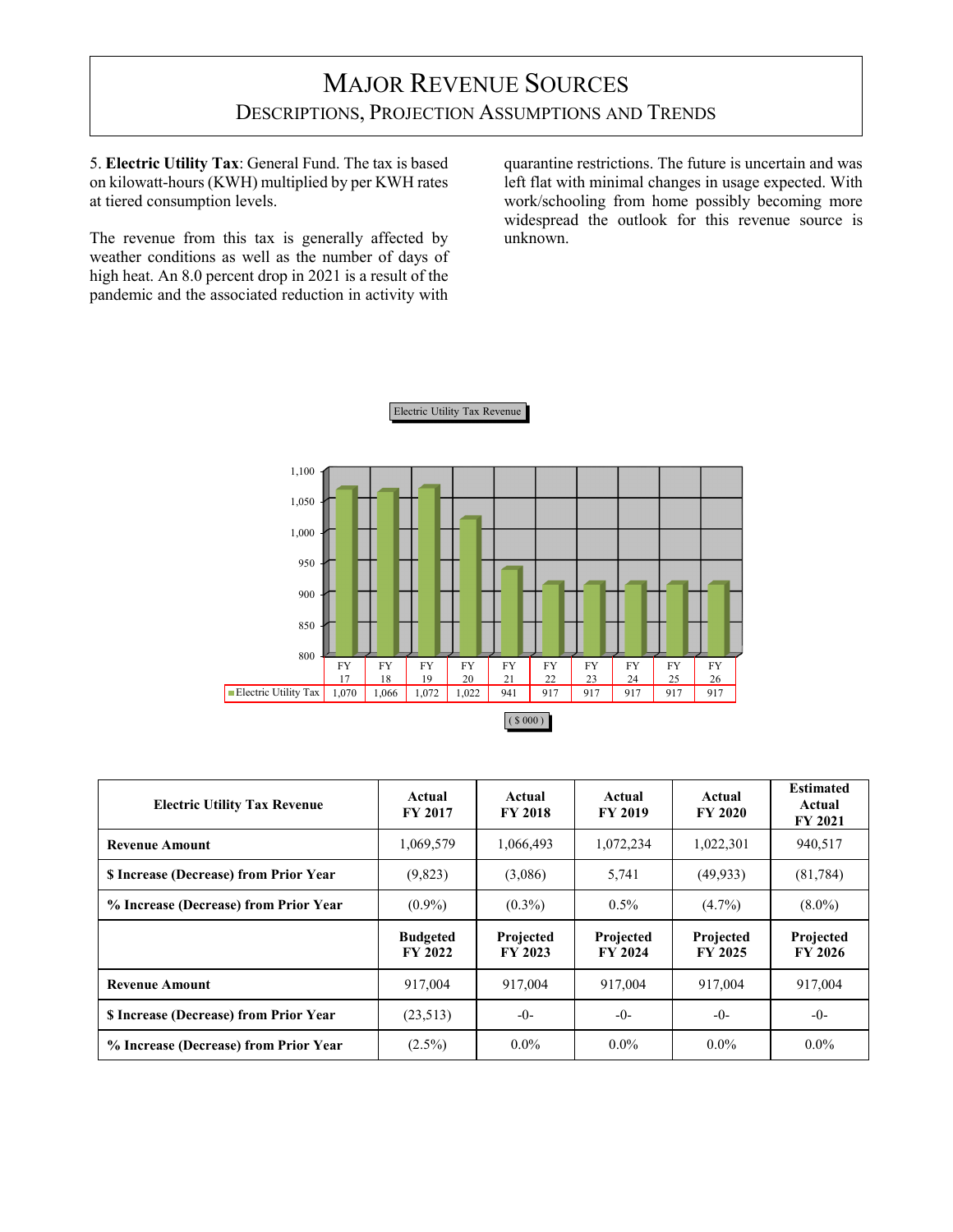6. **State Income Tax**: General Fund, 5 percent for individuals, trusts and estates of Federal Income Tax adjusted gross income. The amount each municipality receives is based on the population. The population figures are determined by the latest U.S. Bureau of Census figures and are certified by the Illinois Secretary of State.

Beginning August 1, 1969, municipalities received one-twelfth of the net collections of all income tax received. On July 1, 1994, the share was increased to one-eleventh and again increased to one-tenth on July 1, 1995. The Illinois Municipal League (IML) provides projections for this revenue generally in early January of each year. Past experience has shown the IML projections to be fairly accurate. Early pandemic losses were offset quickly with growth estimated for future years.



| <b>State Income Tax Revenue</b>               | Actual<br><b>FY 2017</b>          | Actual<br><b>FY 2018</b>    | Actual<br><b>FY 2019</b>    | Actual<br><b>FY 2020</b>    | <b>Estimated</b><br>Actual<br><b>FY 2021</b> |
|-----------------------------------------------|-----------------------------------|-----------------------------|-----------------------------|-----------------------------|----------------------------------------------|
| <b>Revenue Amount</b>                         | 2,442,243                         | 2,356,927                   | 2,679,699                   | 2,548,368                   | 2,867,351                                    |
| \$ Increase (Decrease) from Prior Year        | (207, 190)                        | (85,316)                    | 322,772                     | (131, 331)                  | 318,983                                      |
| % Increase (Decrease) from Prior Year         | $(7.8\%)$                         | $(3.5\%)$                   | 13.7%                       | $(4.9\%)$                   | 12.5%                                        |
|                                               |                                   |                             |                             |                             |                                              |
|                                               | <b>Budgeted</b><br><b>FY 2022</b> | Projected<br><b>FY 2023</b> | Projected<br><b>FY 2024</b> | Projected<br><b>FY 2025</b> | Projected<br><b>FY 2026</b>                  |
| <b>Revenue Amount</b>                         | 2,872,532                         | 2,963,304                   | 3,056,944                   | 3,153,544                   | 3,253,196                                    |
| <b>\$</b> Increase (Decrease) from Prior Year | 5,181                             | 90,772                      | 93,640                      | 96,600                      | 99,652                                       |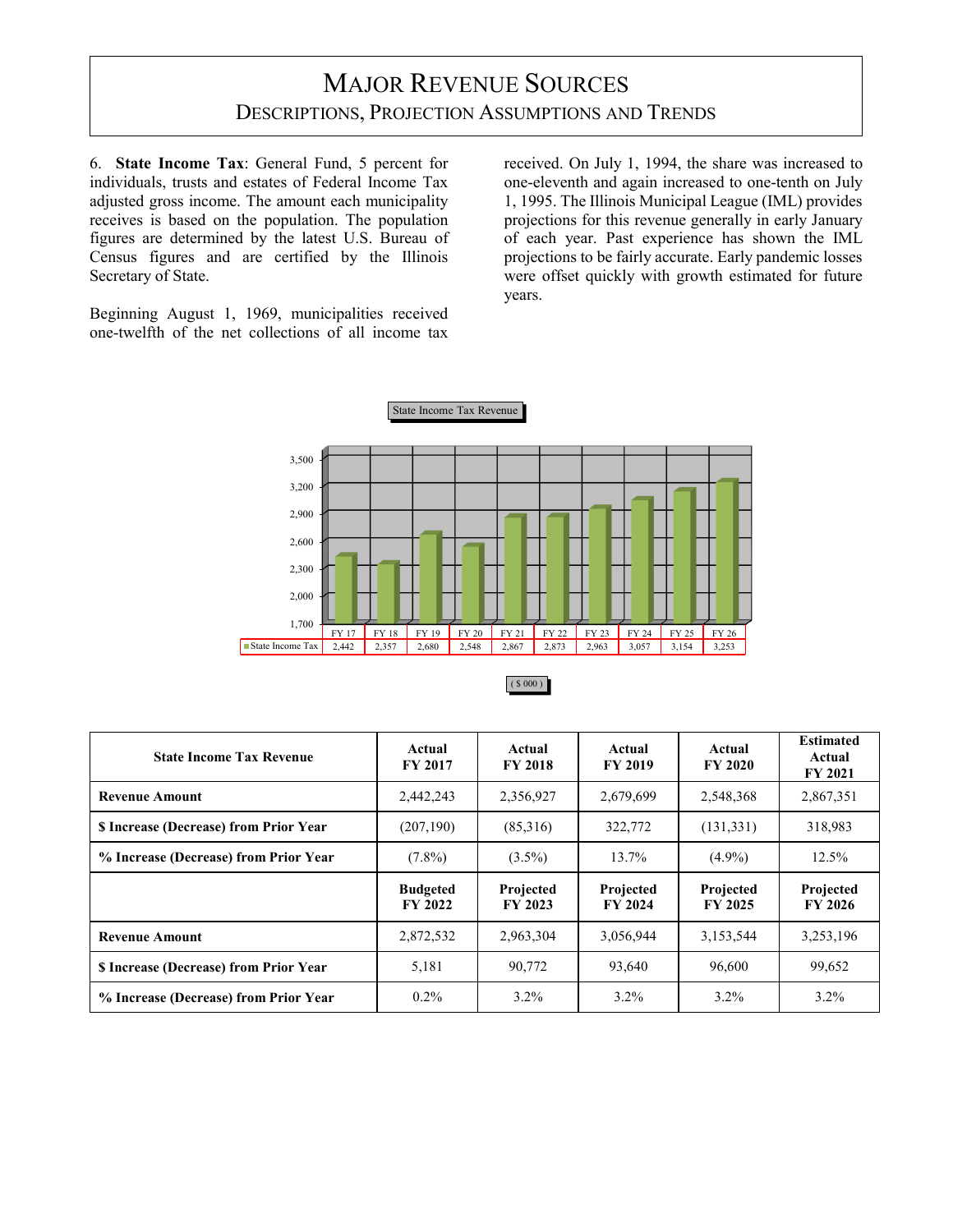7. **Motor Fuel Tax**: Motor Fuel Tax Fund, From July 2017 through June 2019 the state of Illinois taxed motor fuel at a rate of 19.0 $\phi$  per gallon for gasoline and 21.5 $\phi$ per gallon for diesel fuel. This tax increased to 38.0¢ per gallon for gasoline and  $45.5¢$  per gallon for diesel fuel through June 2020. These increases will be passed through the state's Transportation Renewal Fund.

.

Increases will continue on July 1 for future years. The distribution of this tax to municipalities is based on a per capita rate system like the State Income Tax. The primary uses of these funds are for maintenance and capital improvements of streets.

The combined per capita rate for FY 2021 was \$35.45.



|  | 300G |  |
|--|------|--|
|  |      |  |

| <b>Motor Fuel Tax Revenue</b>                 | Actual<br><b>FY 2017</b>   | Actual<br><b>FY 2018</b>    | Actual<br><b>FY 2019</b>    | Actual<br><b>FY 2020</b> | <b>Estimated</b><br>Actual<br><b>FY 2021</b> |
|-----------------------------------------------|----------------------------|-----------------------------|-----------------------------|--------------------------|----------------------------------------------|
| <b>Revenue Amount</b>                         | 656,525                    | 661,356                     | 657,512                     | 955,827                  | 918,226                                      |
| <b>\$</b> Increase (Decrease) from Prior Year | (6,019)                    | 4,831                       | (3,844)                     | 298,315                  | (37,601)                                     |
| % Increase (Decrease) from Prior Year         | $(0.9\%)$                  | $0.7\%$                     | $(0.6\%)$                   | 45.4%                    | $(3.9\%)$                                    |
|                                               | <b>Budgeted</b><br>FY 2022 | Projected<br><b>FY 2023</b> | Projected<br><b>FY 2024</b> | Projected<br>FY 2025     | Projected<br><b>FY 2026</b>                  |
| <b>Revenue Amount</b>                         | 1,019,244                  | 1,023,117                   | 1.026.698                   | 1,030,599                | 1,034,206                                    |
| <b>\$</b> Increase (Decrease) from Prior Year | 101,018                    | 3,873                       | 3,581                       | 3,901                    | 3,607                                        |
| % Increase (Decrease) from Prior Year         | $11.0\%$                   | $0.4\%$                     | $0.4\%$                     | $0.4\%$                  | $0.3\%$                                      |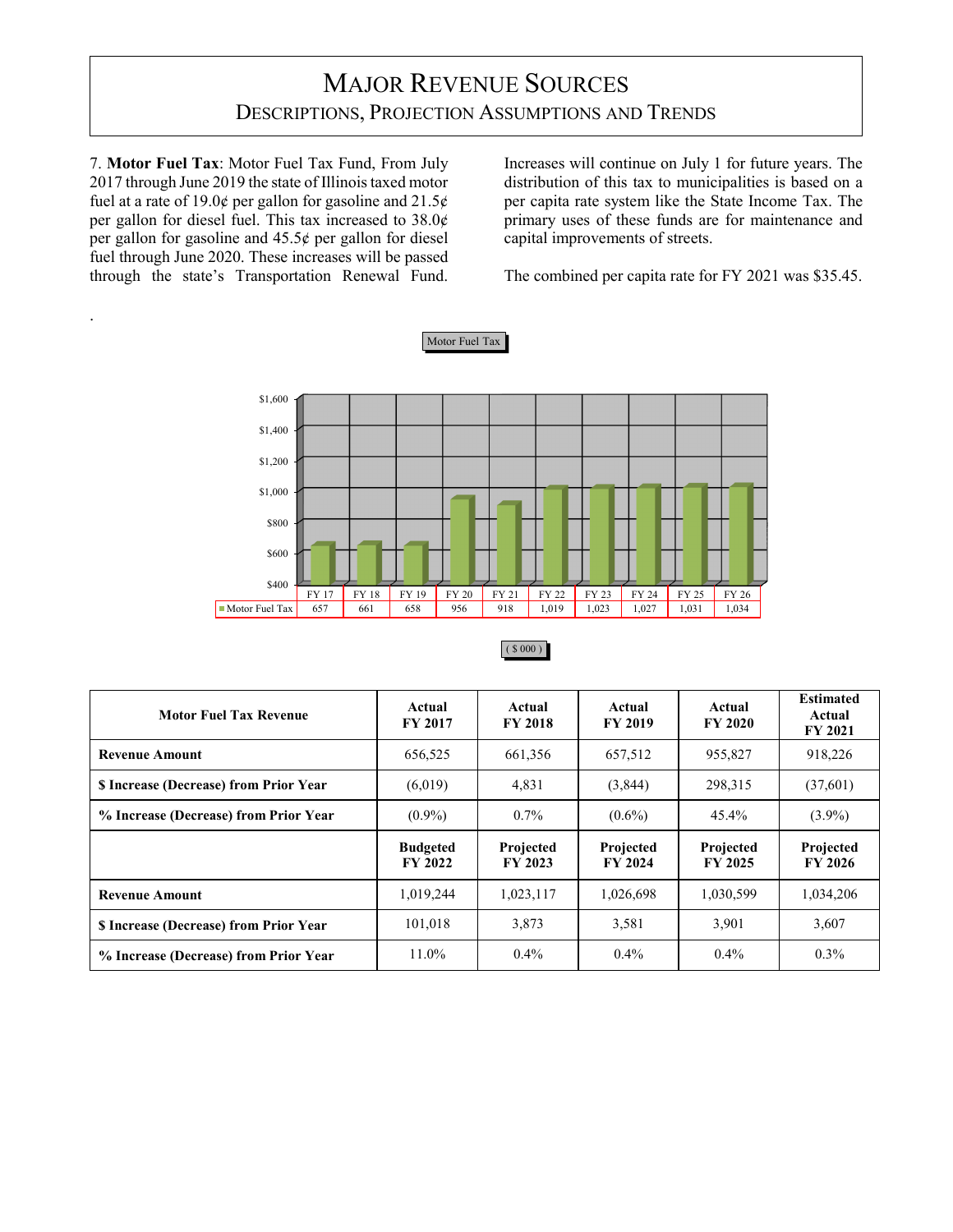8. **Food and Beverage Tax**: Package Liquor and F&B Tax Fund 4% on the gross receipts of the sale of food and beverages at places of business operating under the US Department of Revenue SIC designations of 5812, 5813, and 7011.

On June 15, 2016, the City Council passed an ordinance instituting a 4% food and beverage tax on the sales of

food and beverages at bars, restaurants and hotels. The tax was amended to a 2% food and beverage tax on August 9, 2016.

Revenues for FY 2021 decreased as a result of the Covid-19 pandemic. FY 2022 – FY 2026 were generated estimating a modest recover with future years showing light increases due to inflation.



|--|

| <b>Food and Beverage Tax</b>                  | Actual<br><b>FY 2017</b>          | Actual<br><b>FY 2018</b>    | Actual<br><b>FY 2019</b>    | Actual<br><b>FY 2020</b>    | <b>Estimated</b><br>Actual<br><b>FY 2021</b> |
|-----------------------------------------------|-----------------------------------|-----------------------------|-----------------------------|-----------------------------|----------------------------------------------|
| <b>Revenue Amount</b>                         | 344,171                           | 1,689,525                   | 1,673,458                   | 1,538,365                   | 1,230,692                                    |
| <b>\$</b> Increase (Decrease) from Prior Year | 344,171                           | 1,345,354                   | (16,067)                    | (135,093)                   | (307,673)                                    |
| % Increase (Decrease) from Prior Year         | N/A                               | 390.9%                      | $(1.0\%)$                   | $(8.1\%)$                   | $(20.0\%)$                                   |
|                                               |                                   |                             |                             |                             |                                              |
|                                               | <b>Budgeted</b><br><b>FY 2022</b> | Projected<br><b>FY 2023</b> | Projected<br><b>FY 2024</b> | Projected<br><b>FY 2025</b> | Projected<br>FY 2026                         |
| <b>Revenue Amount</b>                         | 1,375,000                         | 1,409,375                   | 1,426,992                   | 1,444,830                   | 1,462,890                                    |
| \$ Increase (Decrease) from Prior Year        | 144,308                           | 34,375                      | 17,617                      | 17,838                      | 18,060                                       |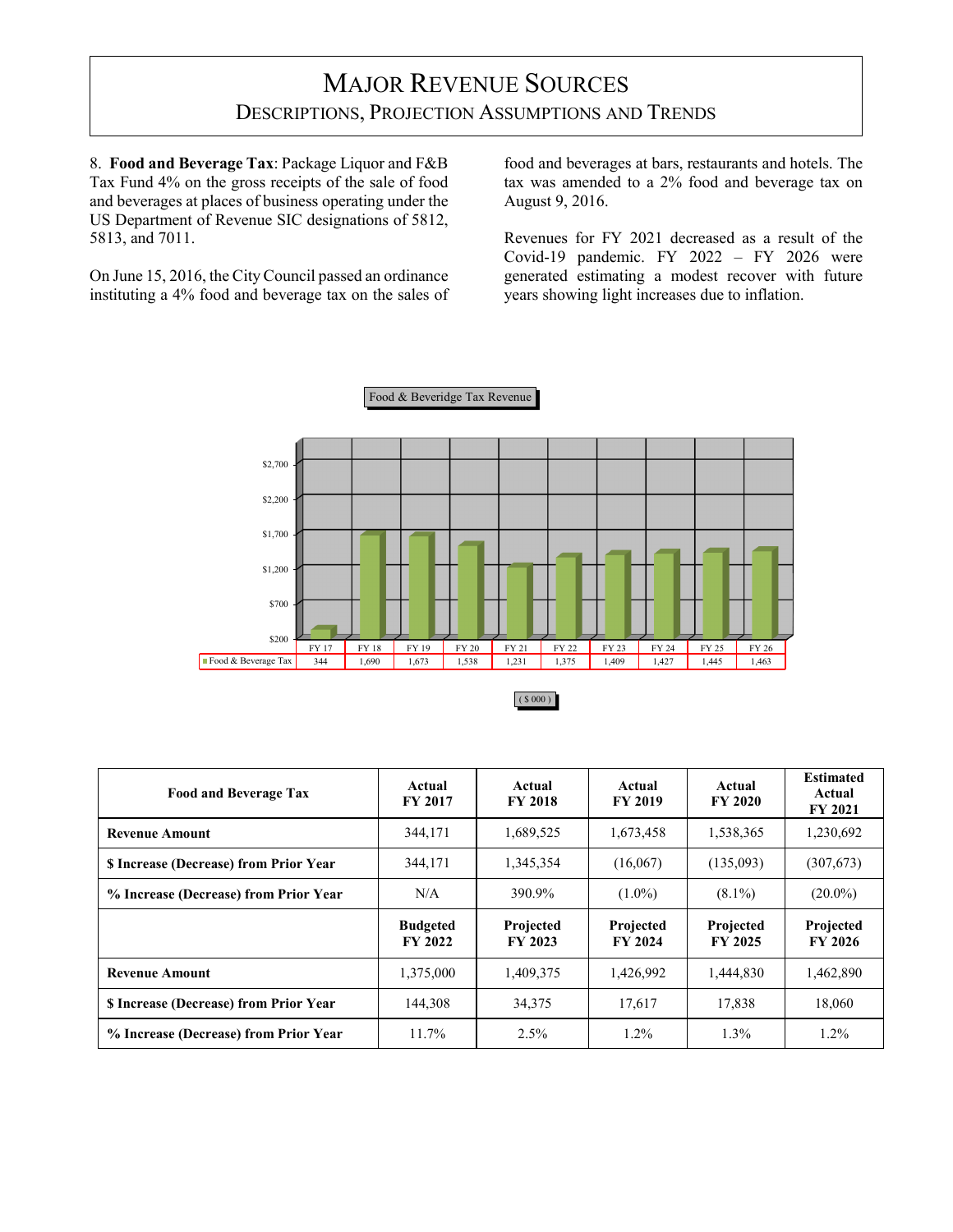9. **Package Liquor Tax**: Package Liquor and F&B Tax Fund 4% on the gross receipts of the sale of packaged liquor within the city.

On June 15, 2016, the City Council passed an ordinance instituting a 4% tax on the sales of package liquor

throughout the municipality. Revenues for FY 2021 bucked the Covid-19 revenue trend and had a strong presence due to people drinking at home. FY 2022 – FY 2026 estimates were generated using a return to historical receipts with 2% annual increases.



|--|

| Package Liquor Tax                            | Actual<br><b>FY 2017</b>          | Actual<br><b>FY 2018</b>    | Actual<br><b>FY 2019</b>    | Actual<br><b>FY 2020</b>    | <b>Estimated</b><br>Actual<br>FY 2021 |
|-----------------------------------------------|-----------------------------------|-----------------------------|-----------------------------|-----------------------------|---------------------------------------|
| <b>Revenue Amount</b>                         | 244,104                           | 472,744                     | 458,306                     | 394,857                     | 493,571                               |
| <b>\$</b> Increase (Decrease) from Prior Year | 244,104                           | 228,640                     | (14, 438)                   | (63, 449)                   | 98,714                                |
| % Increase (Decrease) from Prior Year         | N/A                               | 93.7%                       | $(3.1\%)$                   | $(13.8\%)$                  | 25.0%                                 |
|                                               |                                   |                             |                             |                             |                                       |
|                                               | <b>Budgeted</b><br><b>FY 2022</b> | Projected<br><b>FY 2023</b> | Projected<br><b>FY 2024</b> | Projected<br><b>FY 2025</b> | Projected<br>FY 2026                  |
| <b>Revenue Amount</b>                         | 400,000                           | 408,000                     | 416,160                     | 424.483                     | 432,973                               |
| <b>\$</b> Increase (Decrease) from Prior Year | (93, 571)                         | 8,000                       | 8,160                       | 8.323                       | 8,490                                 |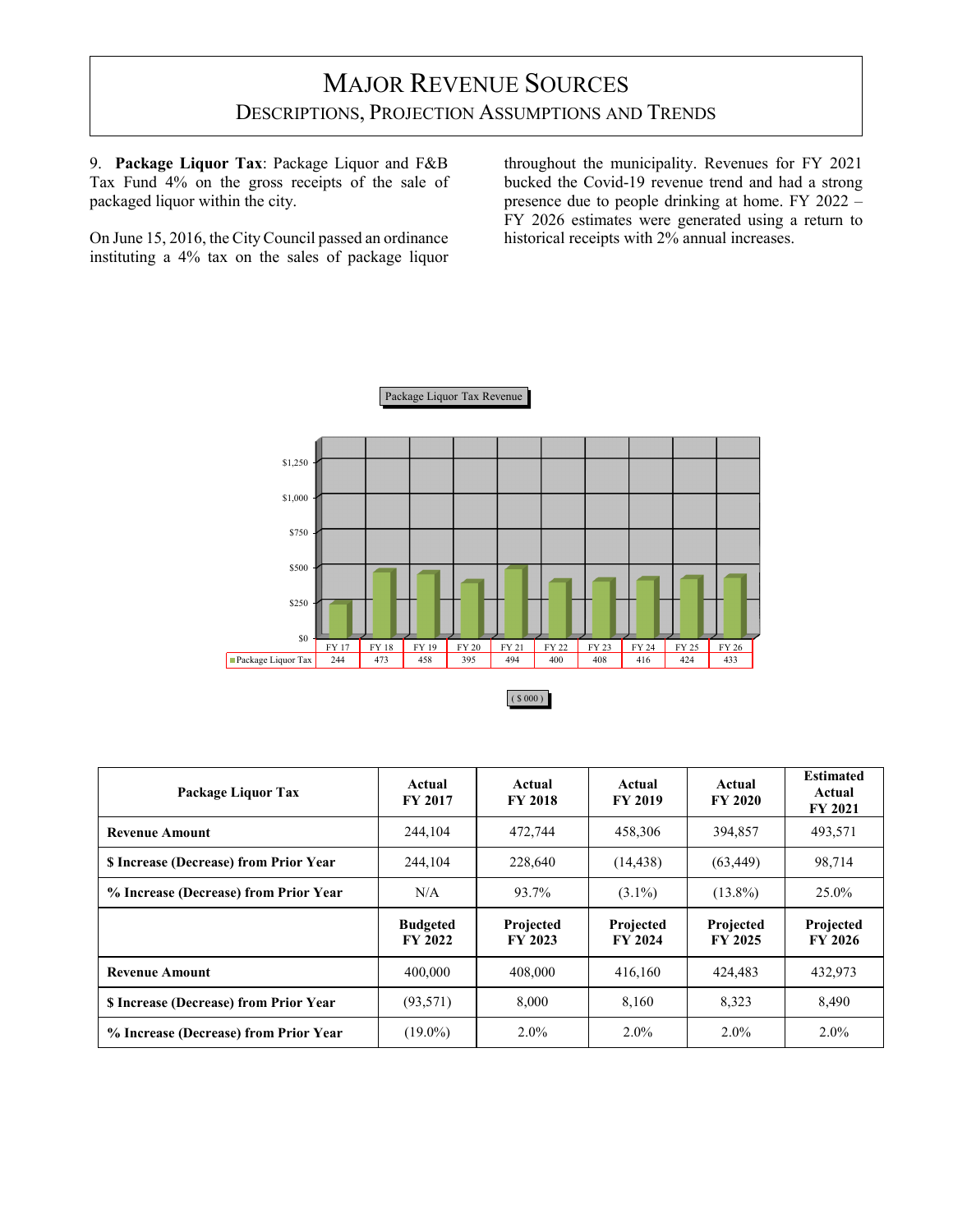10. **Municipal Motor Fuel Tax**: General Fund and Local Improvement Fund \$.07/gallon of motor fuels.

Originally implemented at a rate of \$.01/gallon in February of 1986 and revised in April of 1992 to \$.02/gallon and again in April of 2005 to \$.03/gallon the Municipal Motor Fuel tax proceeds are used for capital improvements and maintenance to streets, sidewalks, and storm sewers.

.

The tax was increased to \$.07/gallon in June of 2016 to further fund capital improvements. The increased tax will be collected beginning in July 2016.

Losses in FY 2020/2021 are a result of the Covid-19 pandemic and it resulting lower amounts of travel as well as large amounts of working/schooling from remote locations. Recovery is being budgeted to be slow.



| \$ 000 |  |
|--------|--|
|--------|--|

| <b>Municipal Motor Fuel Tax Revenue</b>       | Actual<br><b>FY 2017</b>   | Actual<br><b>FY 2018</b>    | Actual<br><b>FY 2019</b>    | Actual<br><b>FY 2020</b> | <b>Estimated</b><br>Actual<br><b>FY 2021</b> |
|-----------------------------------------------|----------------------------|-----------------------------|-----------------------------|--------------------------|----------------------------------------------|
| <b>Revenue Amount</b>                         | 854,667                    | 911.823                     | 892,069                     | 762,988                  | 697,729                                      |
| <b>\$</b> Increase (Decrease) from Prior Year | 440,451                    | 57,156                      | (19, 754)                   | (129,081)                | (65,259)                                     |
| % Increase (Decrease) from Prior Year         | 106.3%                     | 6.7%                        | $(2.2\%)$                   | $(14.5\%)$               | $(-8.6\%)$                                   |
|                                               | <b>Budgeted</b><br>FY 2022 | Projected<br><b>FY 2023</b> | Projected<br><b>FY 2024</b> | Projected<br>FY 2025     | Projected<br><b>FY 2026</b>                  |
| <b>Revenue Amount</b>                         |                            |                             |                             |                          |                                              |
|                                               | 711,650                    | 722,883                     | 706,742                     | 717,816                  | 729,082                                      |
| <b>S</b> Increase (Decrease) from Prior Year  | 13,921                     | 11.233                      | (16, 141)                   | 11.074                   | 11,266                                       |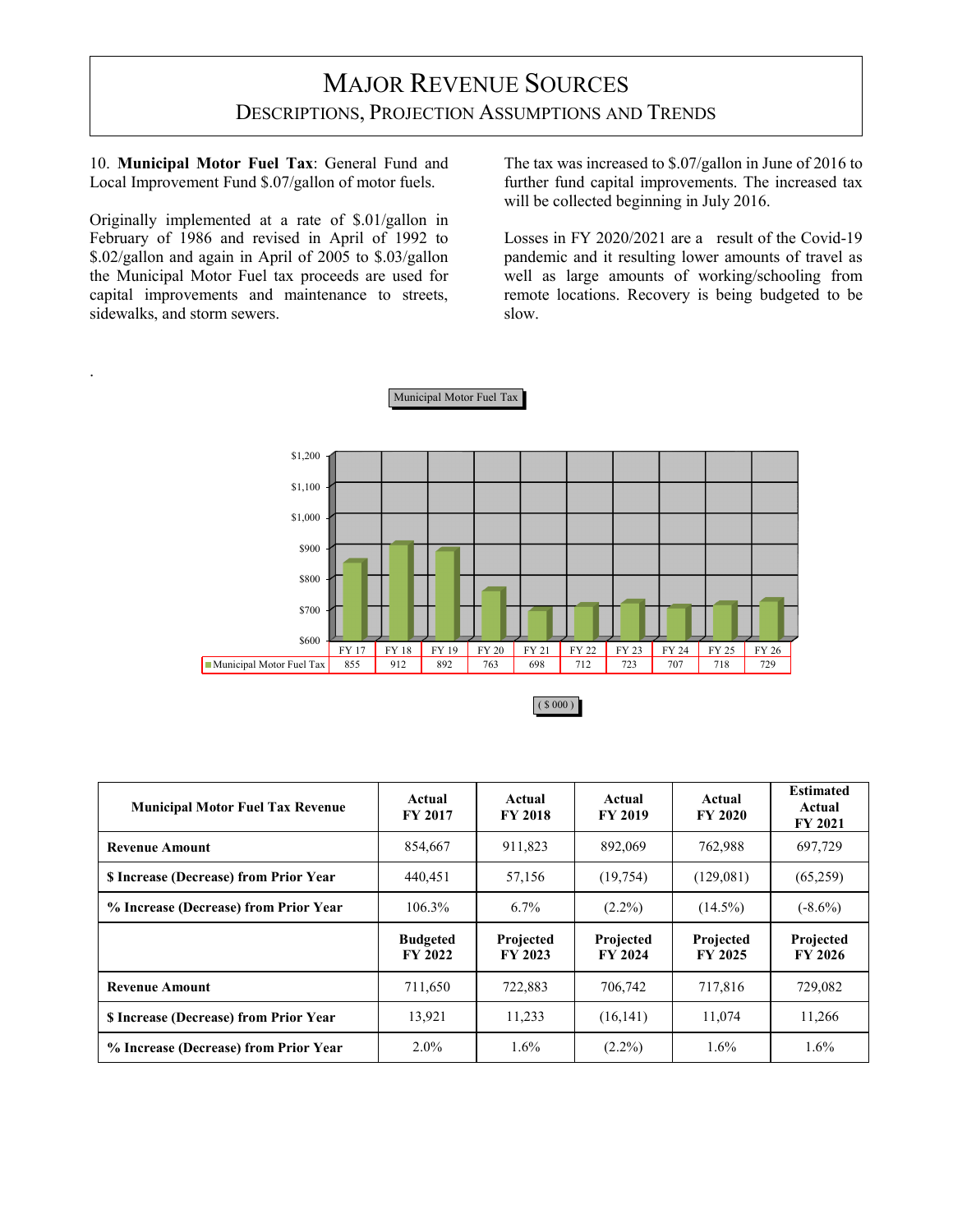11. **Water Service Charges**: Waterworks and Sewerage Fund is an Enterprise Fund. During FY 2012 a consulting firm completed a study to determine necessary maintenance and improvement requirements to the City's water systems costs of the changes were estimated, determined and necessary rate increase were recommended and eventually implemented for the next 5 years. For residential customers a basic customer charge is \$3.24 per month in FY 2012 increasing to \$3.76 in FY 2016 through current. The rate per 1,000 gallons is \$3.69 increasing to \$4.25 in FY 2016 through current.

With the number of City residential customers remaining level from year to year the projected revenue increases are resulting from anticipated rate increases. Although the City sells most of its water to Southern Illinois University and three water districts, the growth in water consumption has actually began to decrease slightly in recent years.

The rate increase was proposed through 2016 future inflationary increases are projected to cover upcoming maintenance and improvements to the City's water system which is about 3.0% a year. FY 2021's revenues decreased due to the pandemic and the associated quarantines and closures of businesses, as well as the use of remote learning by the schools and university.



Water Service Charge Revenue

|--|

| <b>Water Service Charge Revenue</b>           | Actual<br><b>FY 2017</b>          | Actual<br><b>FY 2018</b>    | Actual<br><b>FY 2019</b>    | Actual<br><b>FY 2020</b>    | <b>Estimated</b><br>Actual<br><b>FY 2021</b> |
|-----------------------------------------------|-----------------------------------|-----------------------------|-----------------------------|-----------------------------|----------------------------------------------|
| <b>Revenue Amount</b>                         | 4,834,667                         | 4.706.794                   | 4,425,468                   | 4, 195, 317                 | 4,053,734                                    |
| <b>\$</b> Increase (Decrease) from Prior Year | (98, 824)                         | (127, 873)                  | (281,326)                   | (230, 151)                  | (141, 583)                                   |
| % Increase (Decrease) from Prior Year         | $(2.0\%)$                         | $(2.6\%)$                   | $(6.0\%)$                   | $(5.2\%)$                   | $(3.4\%)$                                    |
|                                               | <b>Budgeted</b><br><b>FY 2022</b> | Projected<br><b>FY 2023</b> | Projected<br><b>FY 2024</b> | Projected<br><b>FY 2025</b> | Projected<br><b>FY 2026</b>                  |
| <b>Revenue Amount</b>                         | 4,083,952                         | 4,206,471                   | 4,332,665                   | 4,462,645                   | 4,596,524                                    |
| <b>\$ Increase (Decrease) from Prior Year</b> | 30,218                            | 122,519                     | 126,194                     | 129.980                     | 133,879                                      |
| % Increase (Decrease) from Prior Year         | $0.7\%$                           | $3.0\%$                     | $3.0\%$                     | $3.0\%$                     | $3.0\%$                                      |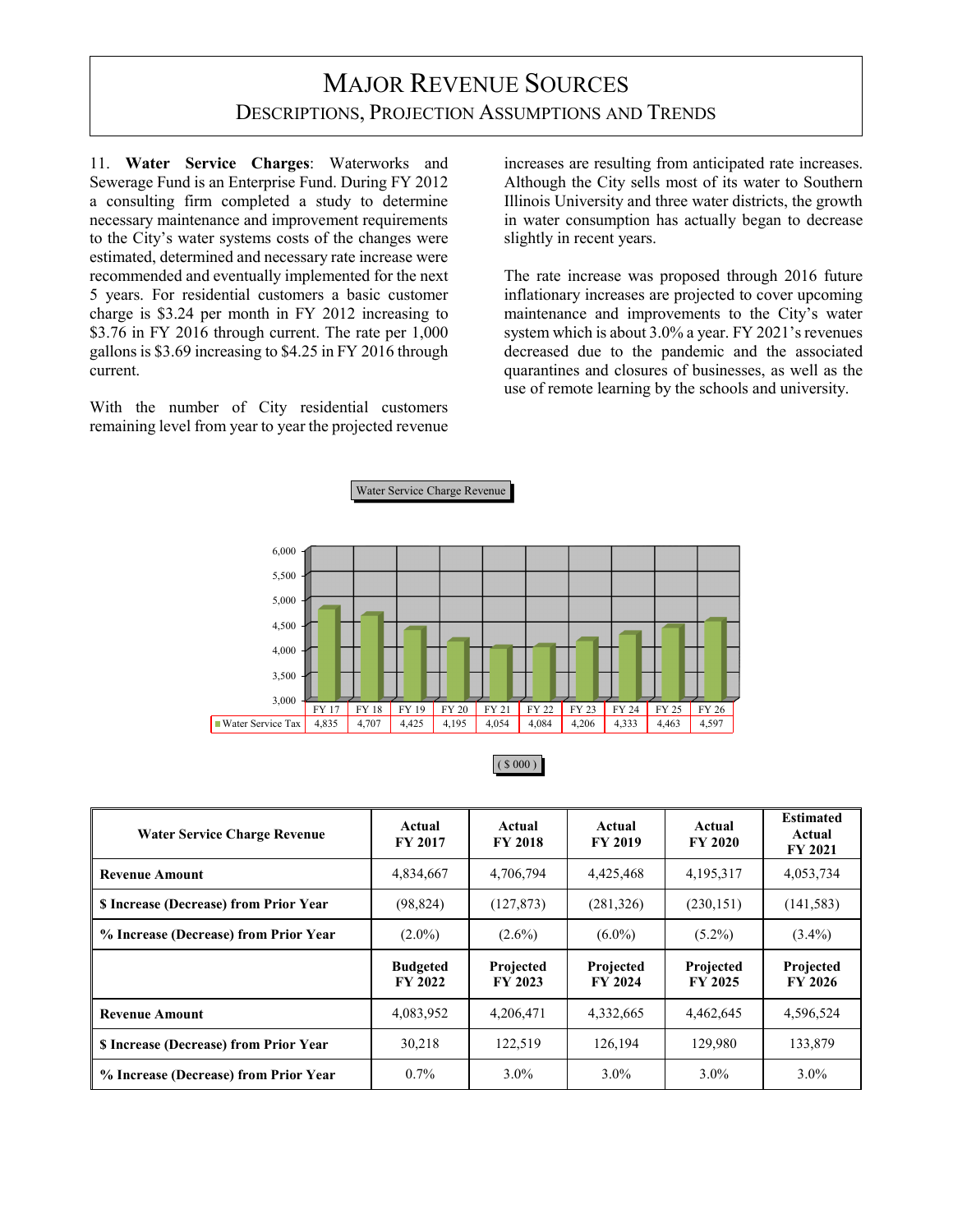12. **Sewer Service Charges:** Waterworks and Sewerage Fund, an Enterprise Fund, currently assesses a rate for sewerage usage of \$3.56 per 1,000 gallons of water consumption. This rate was increased effective July 1, 2010 for FY 2011 revenue.

During FY 2007, Southern Illinois University negotiated a credit for evaporation lost in the cooling towers on campus buildings. This resulted in a material loss of revenue in sewer service charge. The volume of sewerage services is expected to remain mostly stable through FY 2017.

During FY 2012, the consulting firm also completed a study to determine necessary maintenance and improvement requirements to the City's sewer systems.

Costs of the changes were estimated; determined and necessary rate increases were recommended and eventually implemented for the next 5 years. The structure for sewer rates is pretty much the same. The basic customer charge is \$3.53 per month increasing to \$5.03 in FY 2016 through current. The rate per 1,000 gallons is \$4.21 increasing to \$6.00 in FY 2016 through current. FY 2021's revenues decreased due to the pandemic and the associated quarantines and closures of businesses, as well as the use of remote learning by the schools and university. Levels of increase are proposed to begin in FY 2023 at a 6.0% rate and continue through FY 2026 to cover maintenance and improvements.



 $( $000 )$ 

| <b>Sewer Service Charge Revenue</b>           | Actual<br><b>FY 2017</b>          | Actual<br><b>FY 2018</b>    | Actual<br><b>FY 2019</b>    | Actual<br><b>FY 2020</b>    | <b>Estimated</b><br>Actual<br><b>FY 2021</b> |
|-----------------------------------------------|-----------------------------------|-----------------------------|-----------------------------|-----------------------------|----------------------------------------------|
| <b>Revenue Amount</b>                         | 5, 131, 593                       | 4,893,920                   | 4,464,086                   | 4,423,638                   | 4,155,489                                    |
| \$ Increase (Decrease) from Prior Year        | (191, 157)                        | (237,673)                   | (429, 834)                  | (40, 448)                   | (268, 149)                                   |
| % Increase (Decrease) from Prior Year         | $(3.6\%)$                         | $(4.6\%)$                   | $(8.8\%)$                   | $(0.9\%)$                   | $(6.1\%)$                                    |
|                                               | <b>Budgeted</b><br><b>FY 2022</b> | Projected<br><b>FY 2023</b> | Projected<br><b>FY 2024</b> | Projected<br><b>FY 2025</b> | Projected<br><b>FY 2026</b>                  |
| <b>Revenue Amount</b>                         | 4,180,598                         | 4,429,434                   | 4,688,960                   | 4,968,218                   | 5,259,821                                    |
| <b>\$</b> Increase (Decrease) from Prior Year | 25,109                            | 248,836                     | 259,526                     | 279,258                     | 291,603                                      |
| % Increase (Decrease) from Prior Year         | $0.6\%$                           | $6.0\%$                     | 5.9%                        | $6.0\%$                     | 5.9%                                         |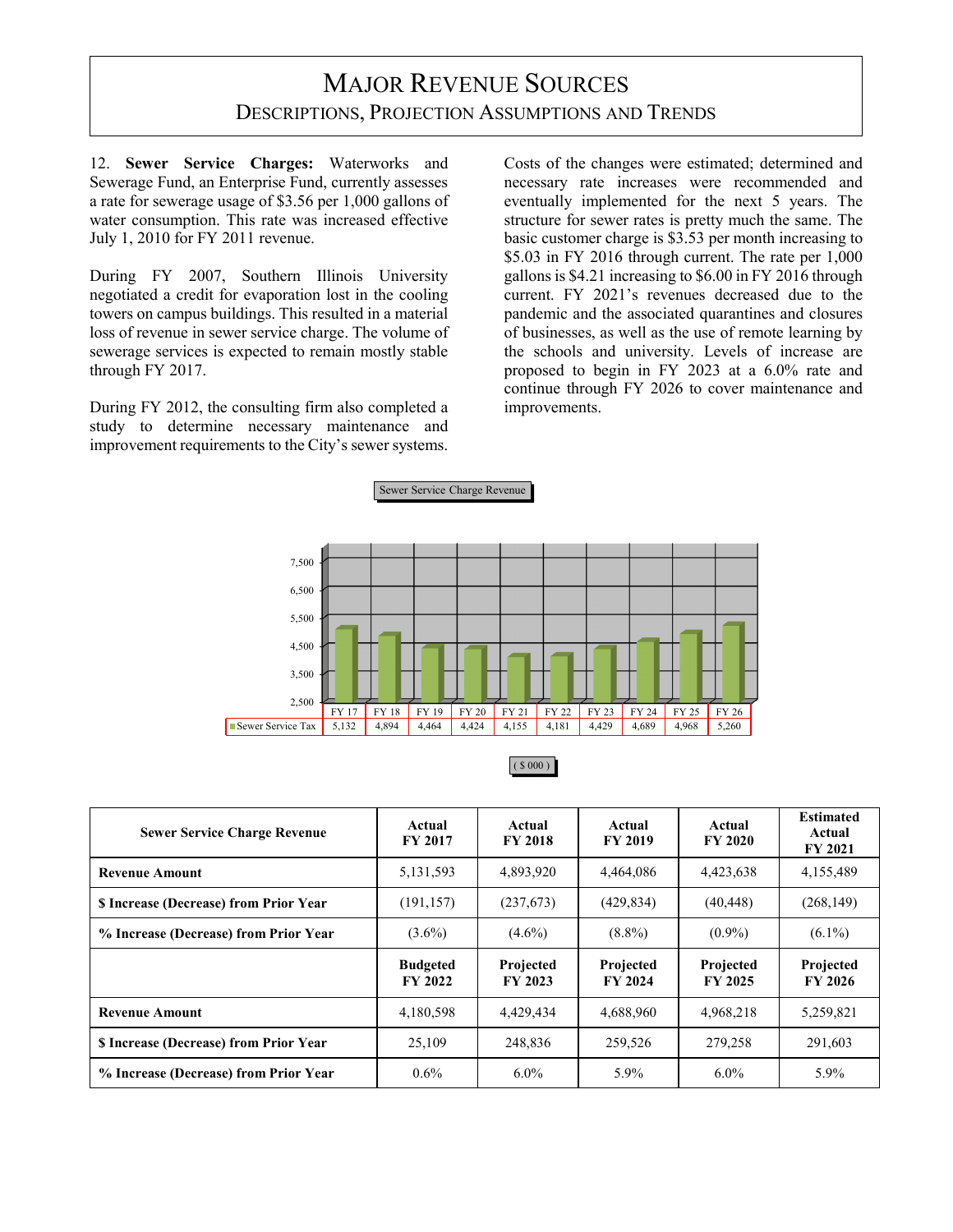13. **City Customer Refuse Fees:** Solid Waste Management Fund, an Enterprise Fund, assesses a fee of \$12.00 per month per user for residential curbside refuse pickup.

Because of the continuing increases in the operating costs of providing refuse and recycling services, the fees were again increased. Effective July 1, 2008, the City Council approved an increase in the monthly refuse fee from \$7.25 to \$8.00. Further, the council approved additional increases from \$8.00 to \$8.75 per month effective May 1, 2009 and from \$8.75 to \$9.50 per month effective May 1, 2010.

During FY 2012, the City Code related to refuse: collections, procedures, rate inclusions (equipment fees) as well as rate increase schedules was thoroughly studied and amended where needed. The basic pick up fee was increased to \$11.00 moving to \$11.40 over the next 3 years.

During FY 2014, the basic pick up fee was increased from \$11.40 to \$12.00 over the next three years. Future rate increases are projected to continue on even numbered fiscal years to cover cost, maintenance, and equipment improvements.



City Customer Refuse Fees Revenue

| <b>City Customer Refuse Fees Revenue</b> | Actual<br><b>FY 2017</b>          | Actual<br><b>FY 2018</b> | Actual<br><b>FY 2019</b>    | Actual<br><b>FY 2020</b> | <b>Estimated</b><br>Actual<br><b>FY 2021</b> |
|------------------------------------------|-----------------------------------|--------------------------|-----------------------------|--------------------------|----------------------------------------------|
| <b>Revenue Amount</b>                    | 630,288                           | 651,278                  | 695,675                     | 688.836                  | 680,331                                      |
| \$ Increase (Decrease) from Prior Year   | 12,834                            | 20,990                   | 44.397                      | (6,839)                  | (8,505)                                      |
| % Increase (Decrease) from Prior Year    | $2.1\%$                           | $3.3\%$                  | $6.8\%$                     | $(1.0\%)$                | $(1.2\%)$                                    |
|                                          | <b>Budgeted</b><br><b>FY 2022</b> | Projected<br>FY 2023     | Projected<br><b>FY 2024</b> | Projected<br>FY 2025     | Projected<br><b>FY 2026</b>                  |
| <b>Revenue Amount</b>                    | 680,000                           | 680,000                  | 714,000                     | 714,000                  | 749.700                                      |
| \$ Increase (Decrease) from Prior Year   | (331)                             | $-0-$                    | 34,000                      | $-0-$                    | 35,700                                       |
| % Increase (Decrease) from Prior Year    | $0.0\%$                           | $0.0\%$                  | $5.0\%$                     | $0.0\%$                  | $5.0\%$                                      |

|--|